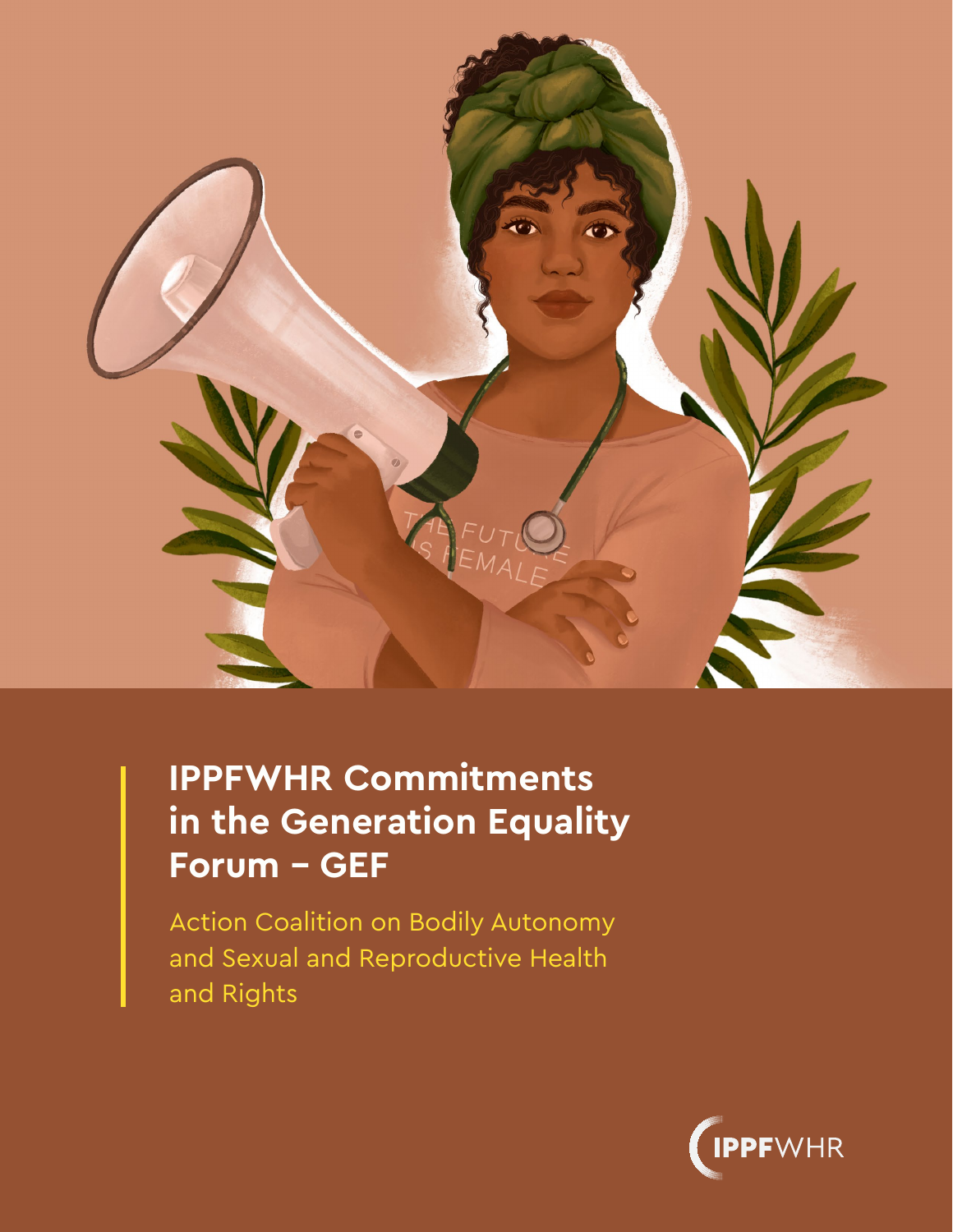IPPFWHR announced commitments to uphold sexual and reproductive rights in the Global South during the 2021 Generation Equality Forum. As a co-leader of the Action Coalition on Bodily Autonomy and Sexual and Reproductive Health and Rights, IPPFWHR's commitments represent the dedication to a more feminist world in collaboration with governments, U.N. agencies, civil society, and the private sector.

**1. Guarantee quality and inclusive Comprehensive Sexuality Education (CSE) to 1,535,585 adolescents and young people, especially to girls, young women, and gender diverse youth in Latin America and the Caribbean through formal and non-formal educational settings, as well as in-person and virtual sessions aiming to contribute to their wellbeing**

| Strategy         |                | Specific Commitments                                                                                                                                                                                                                                                                                                                                                                                               |
|------------------|----------------|--------------------------------------------------------------------------------------------------------------------------------------------------------------------------------------------------------------------------------------------------------------------------------------------------------------------------------------------------------------------------------------------------------------------|
| Norms change     | a.             | Monitor and counter CSE restrictions and barriers, including those<br>stemming from disinformation and hate-speech campaigns in countries<br>of Latin American and the Caribbean to strengthen advocacy and public<br>policies                                                                                                                                                                                     |
| Advocacy         | b.             | Advocate for CSE inclusion in public school curricula in Latin America<br>and the Caribbean                                                                                                                                                                                                                                                                                                                        |
|                  | C <sub>1</sub> | Implement inclusive accountability model with youth participation on<br>governments' implementation of commitments around CSE in countries<br>in Latin America and the Caribbean.                                                                                                                                                                                                                                  |
| <b>Education</b> | d.             | Develop CSE monitoring and evaluation tools to be implemented in Latin<br>America and the Caribbean on: (a) teachers CSE competencies; (b) youth<br>participation in CSE programs (design and implementation); (c) quality<br>CSE interventions; and to measure how CSE can impact in the reduction<br>of different population indicators such as: child marriage, adolescents'<br>pregnancies, STIs and violence. |
|                  | е.             | Develop and update quality CSE curricula for formal and non-formal<br>educational settings in Latin America and the Caribbean, and align them<br>with quality standards of international tools such as "Inside and Out"                                                                                                                                                                                            |
|                  | f.             | In partnerships with Ministries of Education in the Latin America and<br>Caribbean region, reach more than 3 million adolescents and young people<br>with quality and inclusive CSE videos that are broadcasted on public TV.                                                                                                                                                                                      |
|                  | g.             | Develop and implement regional teacher's training programs in Latin<br>America and the Caribbean, and work with families and caregivers to<br>raise awareness on the importance of CSE.                                                                                                                                                                                                                            |

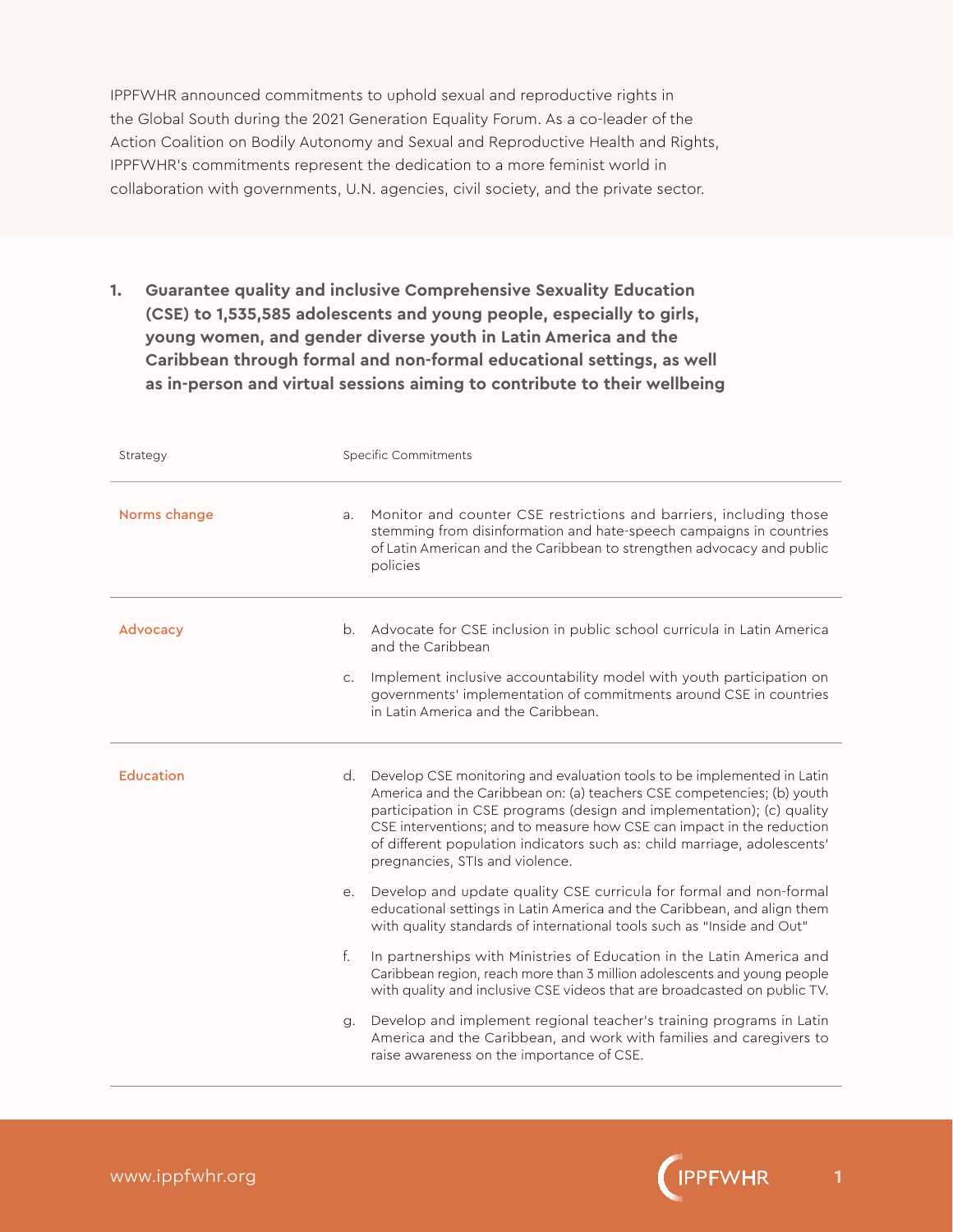## **2. Increase the availability, accessibility, acceptability and quality of comprehensive abortion and contraception services**

| Strategy         |    | Specific Commitments                                                                                                                                                                                                                                  |
|------------------|----|-------------------------------------------------------------------------------------------------------------------------------------------------------------------------------------------------------------------------------------------------------|
|                  |    |                                                                                                                                                                                                                                                       |
| Service delivery | a. | Scale-up access to safe abortion services in Latin America and the<br>Caribbean, including through direct provision of abortion services and<br>supporting accompaniment networks, reaching an estimated 200,000<br>women, girls, and pregnant people |
|                  | b. | Develop guidelines for SRH service provision from an intersectional feminist<br>lens aimed at partners from IPPWHR's ecosystem as well as other civil<br>society services providers                                                                   |
|                  | C. | Strengthen and expand user-centered telemedicine platforms for<br>supporting self-managed abortion strategies in Latin America and the<br>Caribbean                                                                                                   |
|                  | d. | Provide more than 5,735,512 couple years of protection (CYP) from 2022-<br>2025, contributing to expanded contraceptive coverage in 25 countries<br>of Latin America and the Caribbean                                                                |
|                  |    |                                                                                                                                                                                                                                                       |
| Advocacy         | е. | Design and implement an advocacy strategy for the adoption of guidelines<br>in Latin America and the Caribbean on providing care to girls younger<br>than 15 with unintended pregnancies                                                              |
|                  | f. | Design and implement an advocacy strategy for the promotion of<br>decriminalization of abortion, reaching 18 countries in Latin America and<br>the Caribbean                                                                                          |
|                  | g. | Design and implement advocacy strategies for dismantling barriers to<br>access to abortion under each country's legal and policy framework in<br>selected countries of Latin America and the Caribbean                                                |

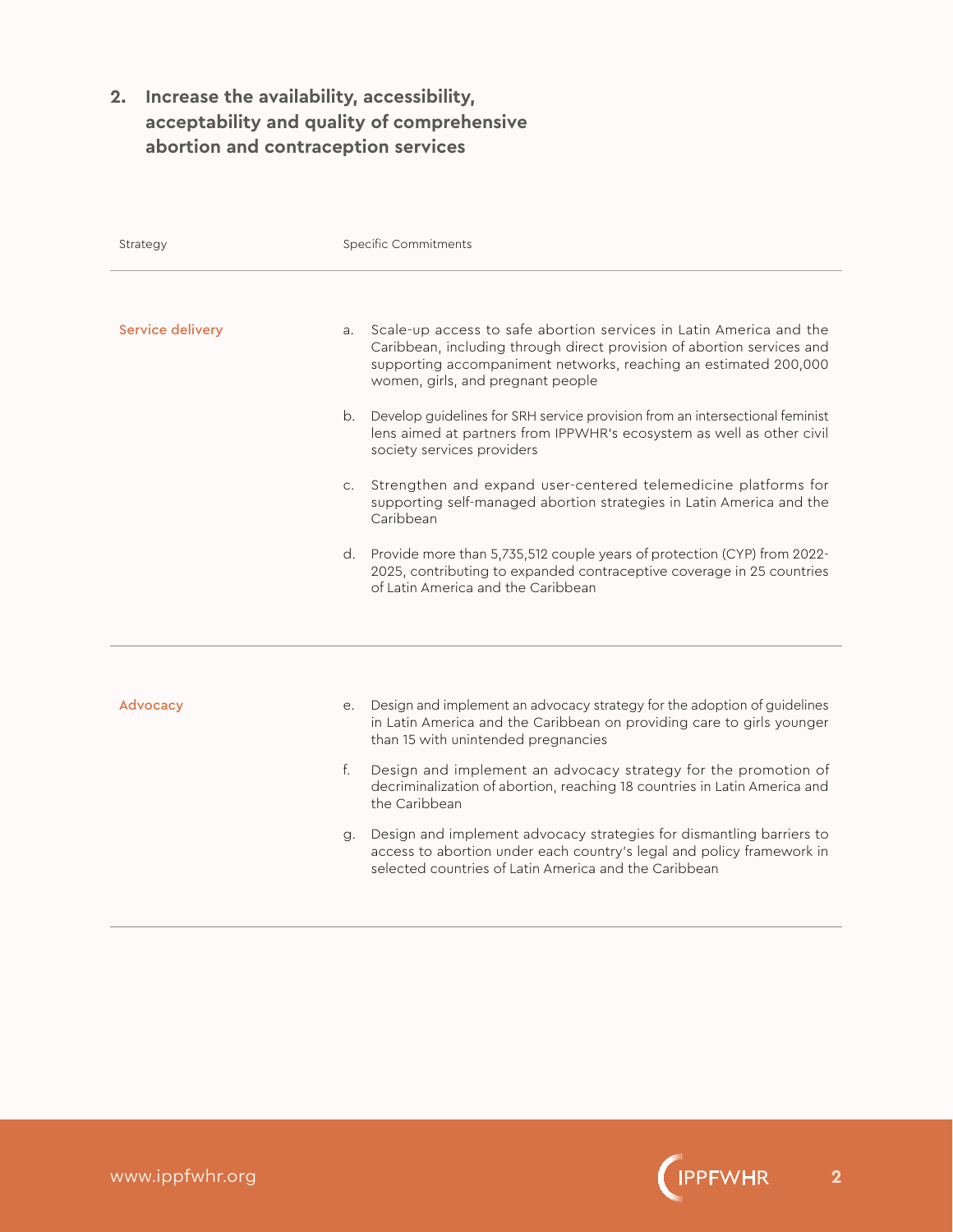## **3. Strengthen girls, women's and feminist organizations and networks to promote and protect bodily autonomy and SRHR**

| Strategy                          | Specific Commitments                                                                                                                                                                                                                                                                                                                                                                                                                                                                                                                      |
|-----------------------------------|-------------------------------------------------------------------------------------------------------------------------------------------------------------------------------------------------------------------------------------------------------------------------------------------------------------------------------------------------------------------------------------------------------------------------------------------------------------------------------------------------------------------------------------------|
| Accountability<br>& participation | Annually collaborate with at least 200 local civil society organizations<br>a <sub>z</sub><br>based in Latin American and the Caribbean, Africa and Asia, comprised of<br>and working for women, youth, LGBTIQ+ persons, people with disabilities,<br>and others impacted by multiple inequalities, particularly Black, Indigenous<br>and other racialized groups, to enhance their participation in regional<br>and global spaces furthering implementation of SRHR commitments and<br>overall GEF accountability over the next 5 years. |
| <b>Financing</b>                  | Mobilize and allocate an increasingly greater proportion of our grantmaking<br>b.<br>each year over the five-year period to civil society organizations based<br>in Latin American and the Caribbean, Africa and Asia, comprised of and<br>working for indigenous women, women of African-descent, young people,<br>LGBTIQ+ and people with disabilities working in the promotion of SRHR,<br>especially on abortion rights and service provision                                                                                         |

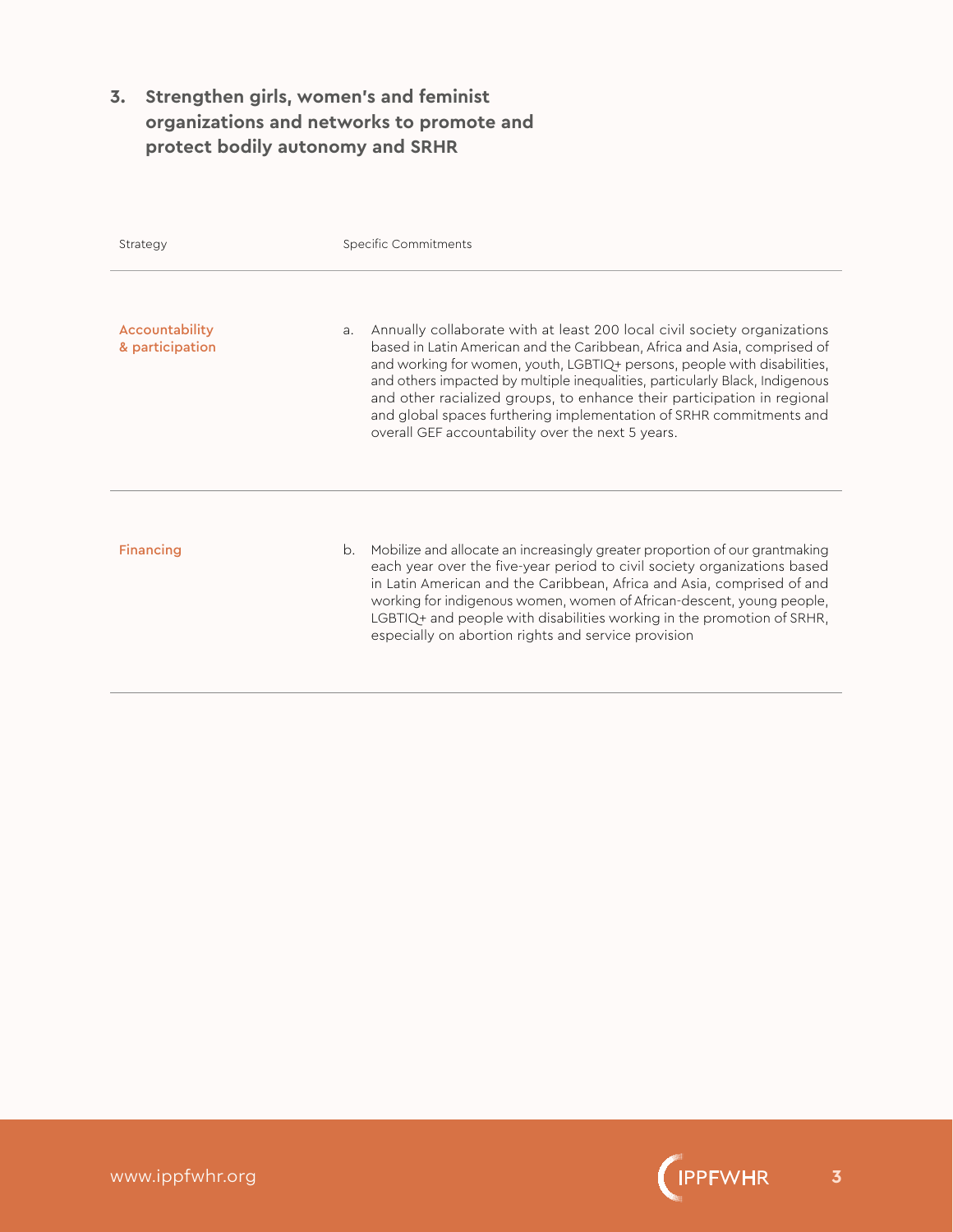## **Collective commitments from the AC on BA & SRHR**

#### Collective commitment on CSE (co-lead by UNESCO and UNFPA):

Commit to providing a unique platform with at least 80 members representing various sectors and regions, including youth-led organisations, for collaboration and building a strong, united voice to promote comprehensive sexuality education, address resistance, coordinate strategic response to influence national policy development and finance for CSE delivered in and out of school via evidence-based modalities. Through the Global Partnership Forum, partners will facilitate and promote collaboration on key, common advocacy, research and programming objectives in order to enhance programme effectiveness and create a first–of–a–kind platform for strategic partnership on CSE. This new Platform will bring an enabling environment to showcase good practices related to CSE, mobilize global, regional and national communities to advance the policy and social dialogue on CSE, grow strategic information and evidence-based research, as well as facilitate coordinated leadership on CSE.

#### IPPFWHR's actions toward this commitment:

- a. Through the Regional Center of CSE and Youth-friendly SRH services, guarantee a robust network of partners to facilitate and advance quality and inclusive CSE in the Latin American and Caribbean region.
- b. Develop and adapt CSE content into virtual and digital platforms, radio, and TV to make CSE more accessible in out of school settings, to be used in Latin American and the Caribbean

### Collective commitment on abortion between different Action Coalition leaders and commitment makers:

We commit to expand access to safe abortion for all people who can become pregnant by joining global advocacy initiatives to influence change in national legislation in as many countries as possible that ensures that abortion is decriminalized and that legal and policy barriers to abortion, including to self-managed abortion, are removed.

#### IPPFWHR's actions toward this commitment:

- a. Facilitate South-to-South collaboration and sharing of successful advocacy strategies in the promotion of the right to abortion
- b. Design and implement a cross-regional communication strategy on social depenalization of abortion, comprising 18 countries